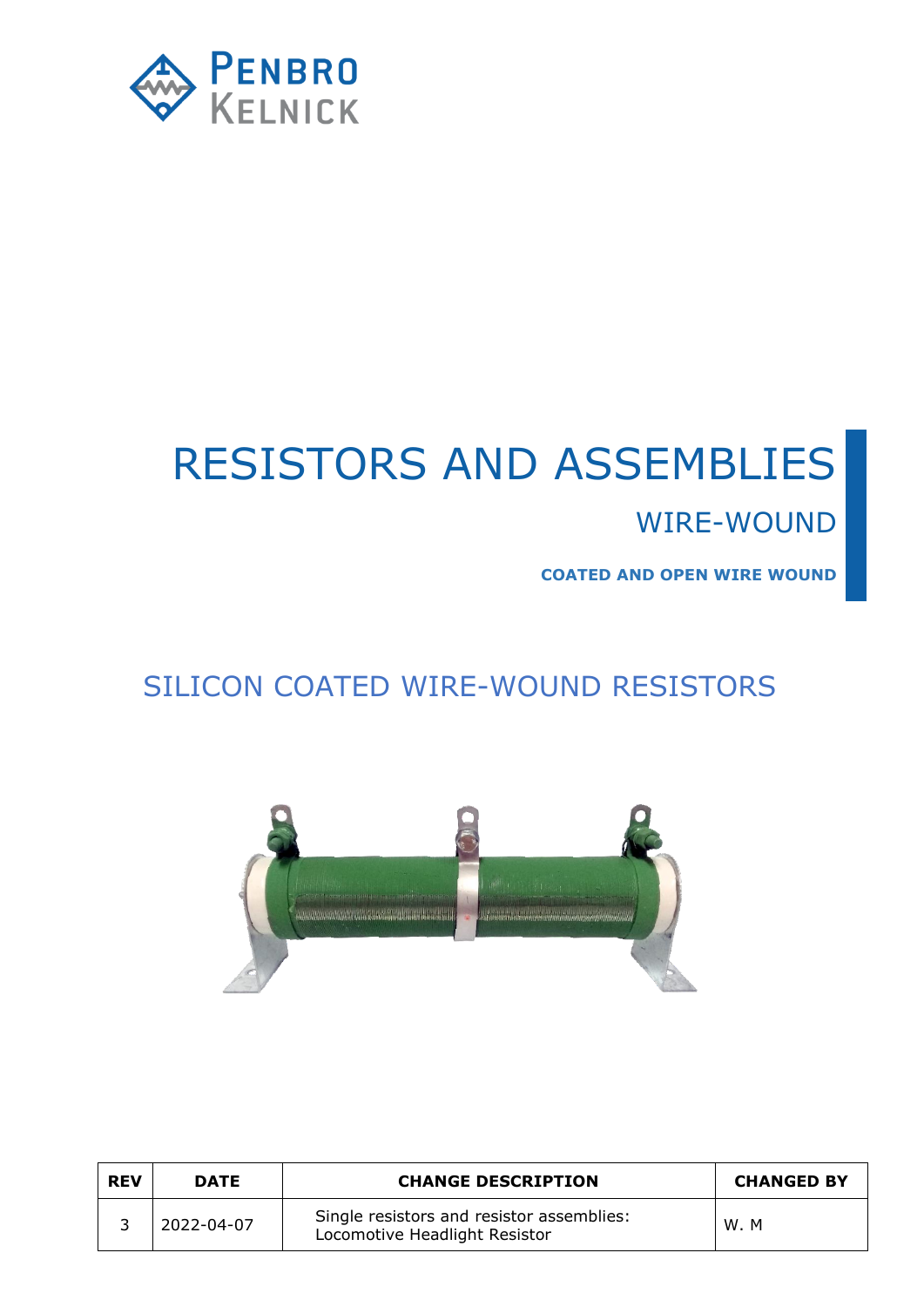

#### **DESCRIPTION**

Robust ceramic core with a high temperature and chemically resistant silicon-ceramic coating.

#### **APPLICATIONS**

Resistive loadbanks for testing apparatus and battery discharging, Voltage dropping circuits, Heating, Current limiting circuits.

#### **INDUSTRY**

Power utilities, Mining, Rail, Manufacturing.

**ACTIVE MATERIAL**

High grade nickel-chrome alloy with a low temperature coefficient.

**MECHANICAL CHARACTERISTICS**

Terminals are grade 304 stainless steel and suitable for a crimp ring-lug connection with hexhead bolts or panhead screws.

| <b>ELECTRICAL CHARACTERISTICS</b> |                                                            |                      |  |  |  |  |
|-----------------------------------|------------------------------------------------------------|----------------------|--|--|--|--|
| <b>Rated Power</b>                | Minimum Resistance Ω                                       | Maximum Resistance Ω |  |  |  |  |
|                                   | (0.610)                                                    | (0.068Ø)             |  |  |  |  |
| 30W                               | 13                                                         | 5k                   |  |  |  |  |
| 50W                               | 25                                                         | 10k                  |  |  |  |  |
| 100W                              | 40                                                         | 15k                  |  |  |  |  |
| 200W                              | 70                                                         | 30 <sub>k</sub>      |  |  |  |  |
| 250W                              | 80                                                         | 35k                  |  |  |  |  |
| 300W                              | 100                                                        | 45k                  |  |  |  |  |
| 400W                              | 120                                                        | 55k                  |  |  |  |  |
| 500W                              | 140                                                        | 65k                  |  |  |  |  |
| Resistance tolerance: +/- 5%      |                                                            |                      |  |  |  |  |
|                                   | Higher resistance values may be available upon request.    |                      |  |  |  |  |
|                                   | Voltage rating: 600V. Higher voltage ratings upon request. |                      |  |  |  |  |
|                                   | Supplied with glazed porcelain insulating end-caps.        |                      |  |  |  |  |
| Variable slider optional.         |                                                            |                      |  |  |  |  |

|                        | 2022/04/07            |                 |                   | of          |
|------------------------|-----------------------|-----------------|-------------------|-------------|
| <b>DOCUMENT NUMBER</b> | <b>PUBLISHED DATE</b> | <b>REVISION</b> | <b>CREATED BY</b> | <b>PAGE</b> |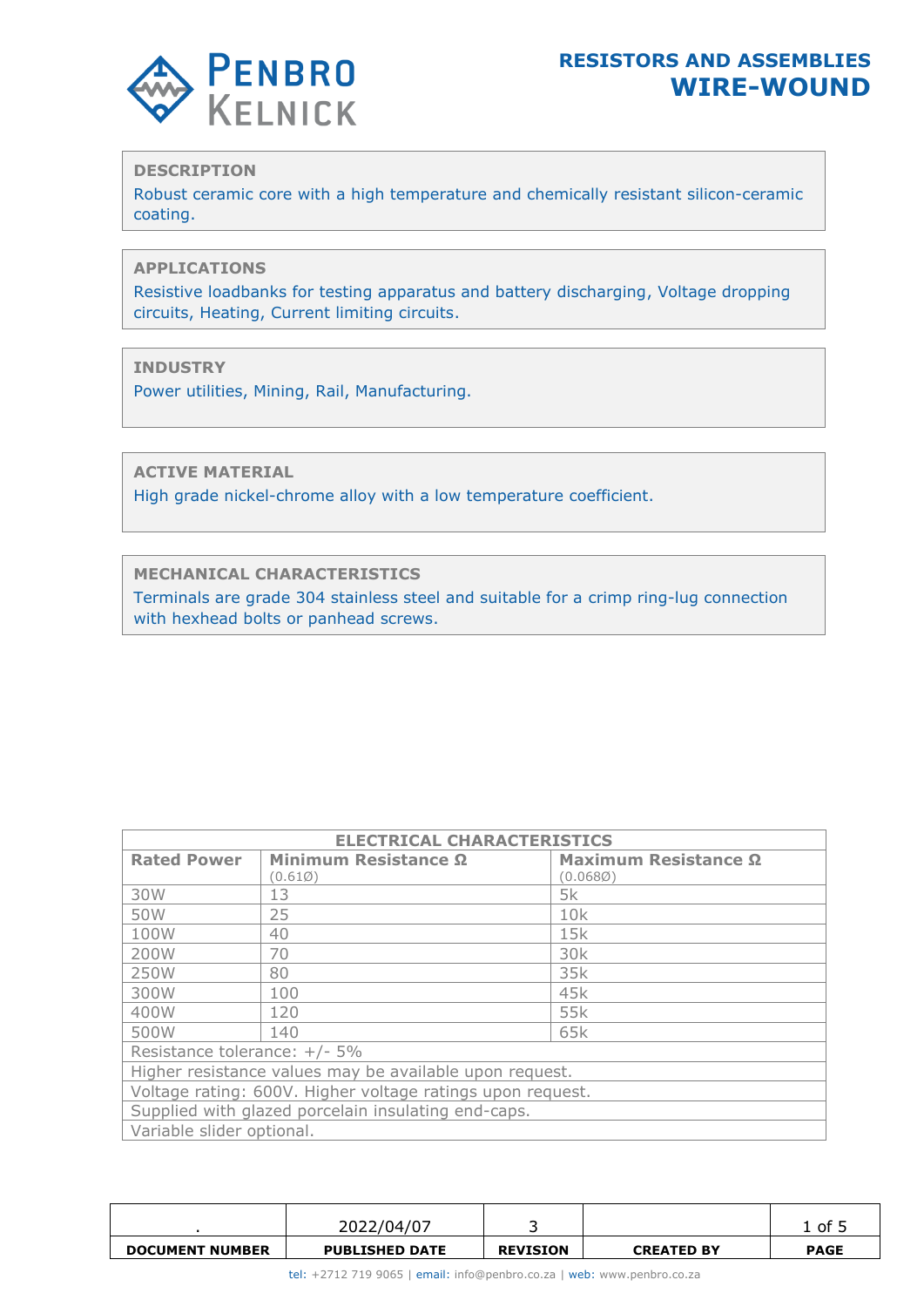



| <b>SILICON COATED WIRE-WOUND RESISTORS</b> |            |            |             |             |             |             |             |             |
|--------------------------------------------|------------|------------|-------------|-------------|-------------|-------------|-------------|-------------|
| Dimensions: mm                             | <b>30W</b> | <b>50W</b> | <b>100W</b> | <b>200W</b> | <b>250W</b> | <b>300W</b> | <b>400W</b> | <b>500W</b> |
| A: Tube Length                             | 100        | 100        | 150         | 247         | 200         | 250         | 300         | 350         |
| <b>B:</b> Length with Insulators           | 110        | 120        | 170         | 267         | 220         | 270         | 320         | 370         |
| C: Terminal Width                          |            |            |             |             | 10          |             |             |             |
| <b>D:</b> Tube Diameter                    | Ø16        |            | Ø31         |             | Ø45         |             |             |             |
| <b>E:</b> Mounting Hole-Hole               | 133        | 145        | 195         | 292         | 245         | 295         | 345         | 395         |
| <b>F:</b> Terminal Hole                    | Ø3         | Ø4         |             |             |             | Ø6          |             |             |
| G: Height                                  | 52         | 80         |             |             |             | 100         |             |             |
| H: Total Length                            | 150        | 165        | 199         | 302         | 265         | 315         | 365         | 415         |

|                        | 2022/04/07            |                 |                   | ?of 」       |
|------------------------|-----------------------|-----------------|-------------------|-------------|
| <b>DOCUMENT NUMBER</b> | <b>PUBLISHED DATE</b> | <b>REVISION</b> | <b>CREATED BY</b> | <b>PAGE</b> |

tel: +2712 719 9065 | email: [info@penbro.co.za](mailto:info@penbro.co.za) | web: [www.penbro.co.za](http://www.penbro.co.za/)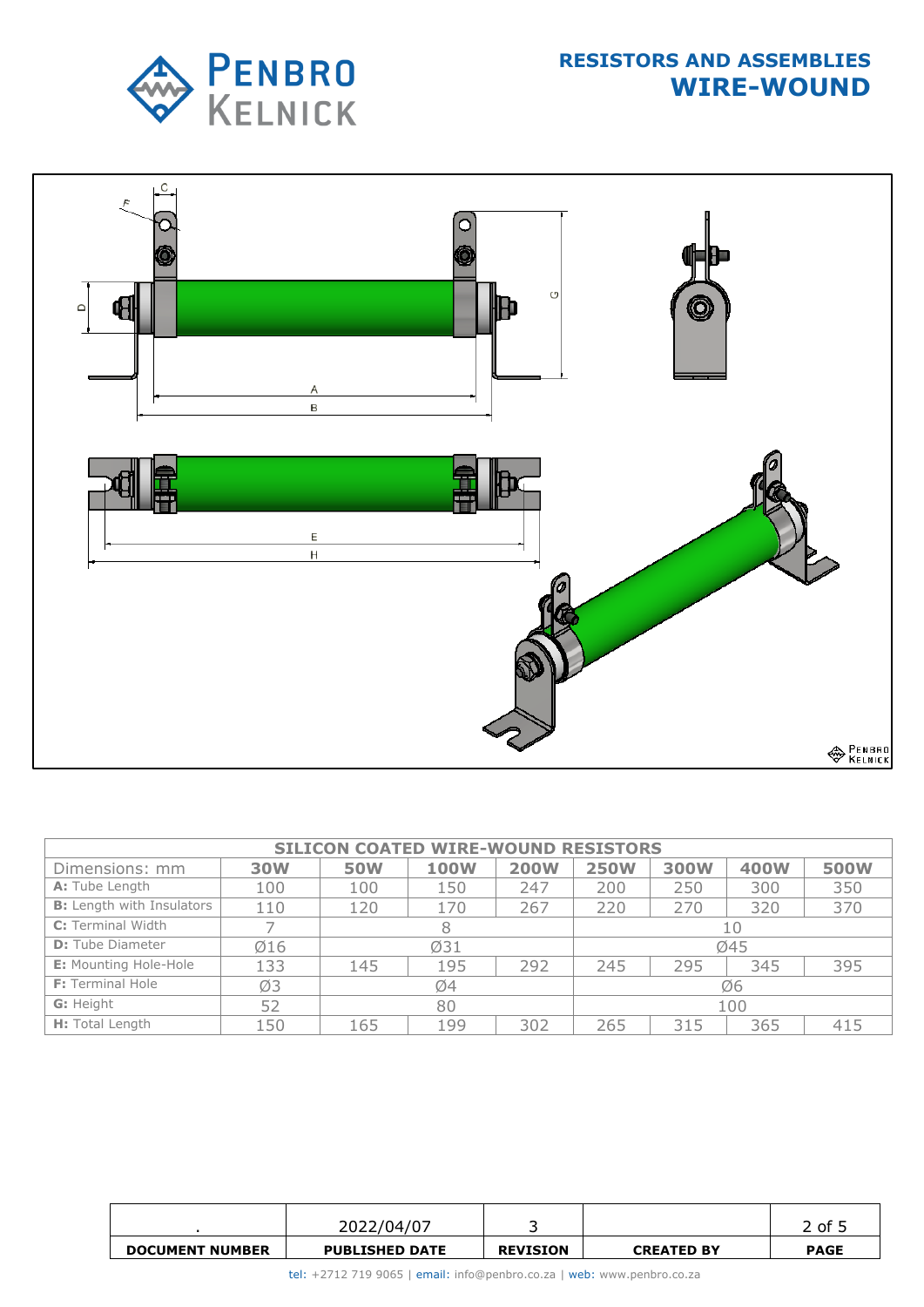

# OPEN WIRE-WOUND RESISTORS



**DESCRIPTION**

Non-coated wire-wound for heavy duty applications. Generally used to obtain very low resistance values. A lower cost alternative to the silicon coated resistors.

**APPLICATIONS**

Resistive Loadbanks, Battery Discharging, Voltage Dropping Circuits, Heating, Current Limiting Circuits.

**INDUSTRY**

Power Utilities, Mining, Rail, Manufacturing.

**ACTIVE MATERIAL**

High grade chrome-aluminium or chrome-nickel alloy with a low temperature coefficient.

**MECHANICAL CHARACTERISTICS**

Terminal connections are grade 304 stainless steel and suitable for a ring-lug connection with a hex bolt.

| <b>ELECTRICAL CHARACTERISTICS</b> |                      |                      |  |  |  |  |  |  |
|-----------------------------------|----------------------|----------------------|--|--|--|--|--|--|
| <b>Rated Power</b>                | Minimum Resistance Ω | Maximum Resistance Ω |  |  |  |  |  |  |
|                                   | (2.60)               | $(0.295\%)$          |  |  |  |  |  |  |
| <b>100W</b>                       | 0.5                  | 80                   |  |  |  |  |  |  |
| <b>200W</b>                       | 0.9                  | 130                  |  |  |  |  |  |  |
| <b>300W</b>                       | 1.2                  | 190                  |  |  |  |  |  |  |
| <b>400W</b>                       | 1.6                  | 240                  |  |  |  |  |  |  |
| <b>500W</b>                       | 2.0                  | 300                  |  |  |  |  |  |  |
| Resistance Tolerance: +/- 5%      |                      |                      |  |  |  |  |  |  |
| Voltage rating: 600V              |                      |                      |  |  |  |  |  |  |
| Variable Slider Optional          |                      |                      |  |  |  |  |  |  |

|                        | 2022/04/07            |                 |                   | 3 of !      |
|------------------------|-----------------------|-----------------|-------------------|-------------|
| <b>DOCUMENT NUMBER</b> | <b>PUBLISHED DATE</b> | <b>REVISION</b> | <b>CREATED BY</b> | <b>PAGE</b> |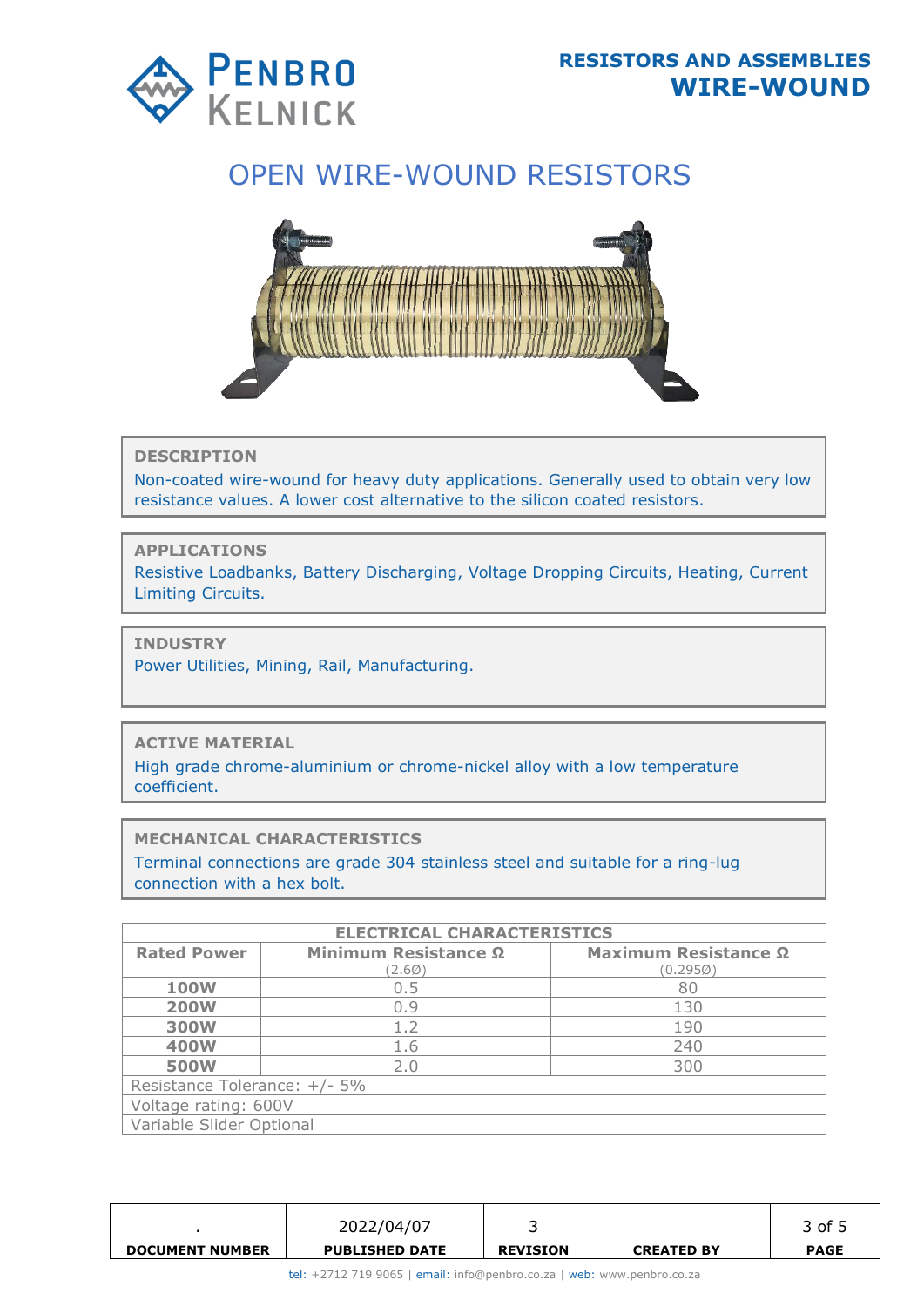



| <b>OPEN WIRE RESISTORS</b>                              |             |             |             |             |             |  |  |
|---------------------------------------------------------|-------------|-------------|-------------|-------------|-------------|--|--|
| Dimensions: mm                                          | <b>100W</b> | <b>200W</b> | <b>300W</b> | <b>400W</b> | <b>500W</b> |  |  |
| A: Tube Length                                          | 105         | 155         | 205         | 255         | 305         |  |  |
| <b>B:</b> Total Length                                  | 147         | 197         | 247         | 305         | 360         |  |  |
| C: Fixing Hole-Hole                                     | 139         | 189         | 239         | 280         | 335         |  |  |
| <b>D:</b> Terminal Bolt                                 |             |             | M6          |             |             |  |  |
| E: Height                                               |             | 90          |             |             | $110*$      |  |  |
| <b>G:</b> Mounting Hole                                 | Ø6          |             |             |             |             |  |  |
| H: Width                                                | 55          |             |             |             |             |  |  |
| * Long feet are advised for 400W<br>and 500W resistors. |             |             |             |             |             |  |  |

|                        | 2022/04/07            |                 |                   | 4 of 1      |
|------------------------|-----------------------|-----------------|-------------------|-------------|
| <b>DOCUMENT NUMBER</b> | <b>PUBLISHED DATE</b> | <b>REVISION</b> | <b>CREATED BY</b> | <b>PAGE</b> |